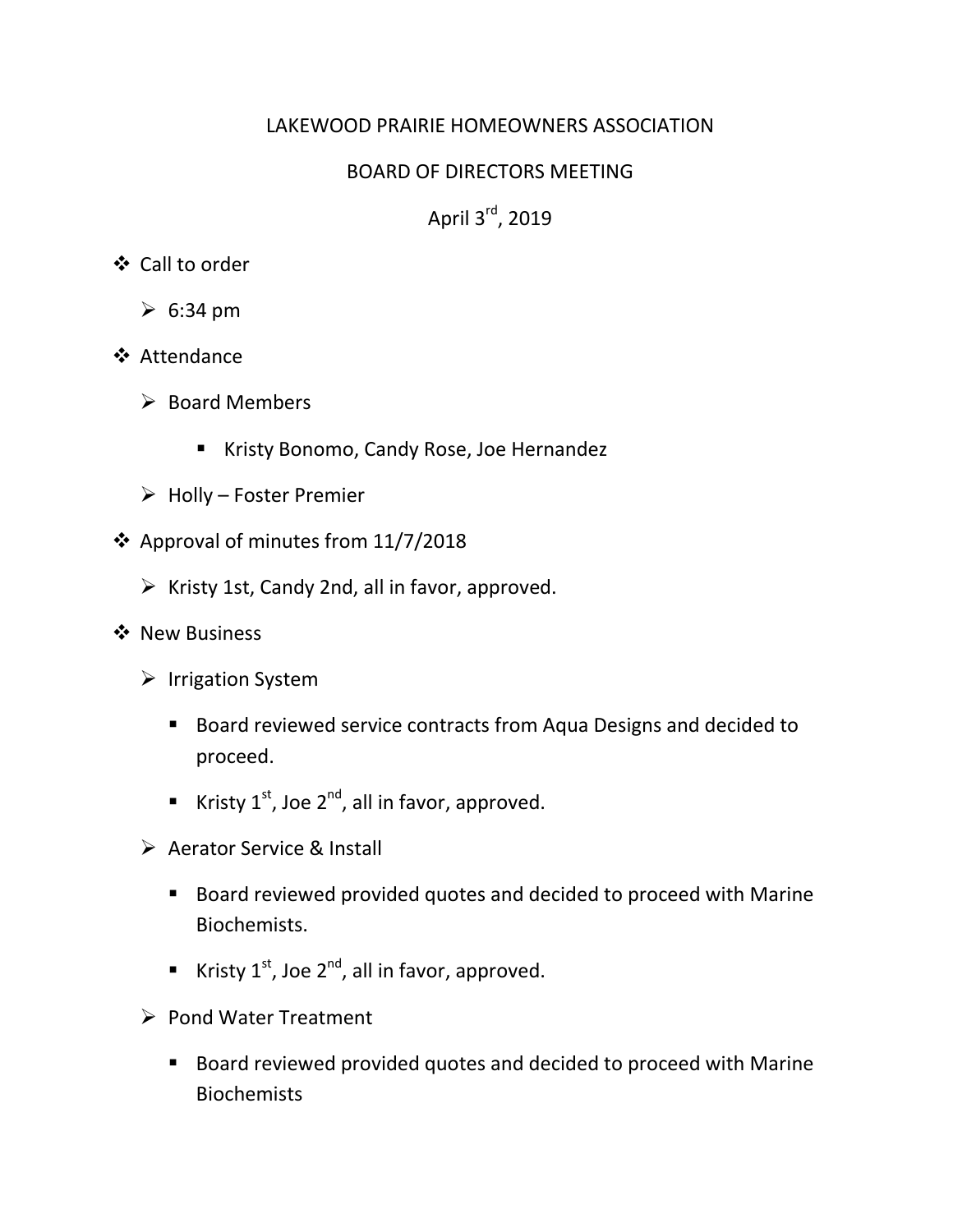- Kristy  $1^{st}$ , Candy  $2^{nd}$ , all in favor, approved.
- $\triangleright$  Clubhouse Rentals
	- Board discussed pool accessibility during party rentals. Board is concerned with growing neighborhood that it will now be more crowded than years before and giving additional pool access to parties may create an even more crowded environment to homeowners. This is also an issue because we have had issues with party pool users not following the rules of the pool. Homeowners deserve to have an enjoyable experience with the pool before party rentals. Should board suspend completely or limit pool access for party rentals?
		- $\triangle$  One possibility discussed was only allowing clubhouse rentals with pool access Monday through Thursday, excluding national holidays. This would relieve stress at the pool during the weekends.
		- $\cdot$  Board also discussed leaving rentals on the weekend, but increasing the cost to \$250/\$500 and requiring the hiring of another lifeguard and party attendant to monitor party guests.
		- $\cdot$  Board decided to eliminate the weekend rentals as mentioned above, effective immediately and see how things go. The current pool rentals in place will not be affected, so this will mostly be seen on how this decision affects the pool next year.
	- **E** Late Fee Policy
		- $\cdot$  Board would like to implement a \$50 late fee for parties that do not check out at the scheduled and agreed upon time. This would be at the attendant's discretion and only applied during critical situations. The fine would be split\$25/\$25 between the attendant and the association.
	- **Effective Date** 
		- Both policies would go into effect immediately. Rental agreements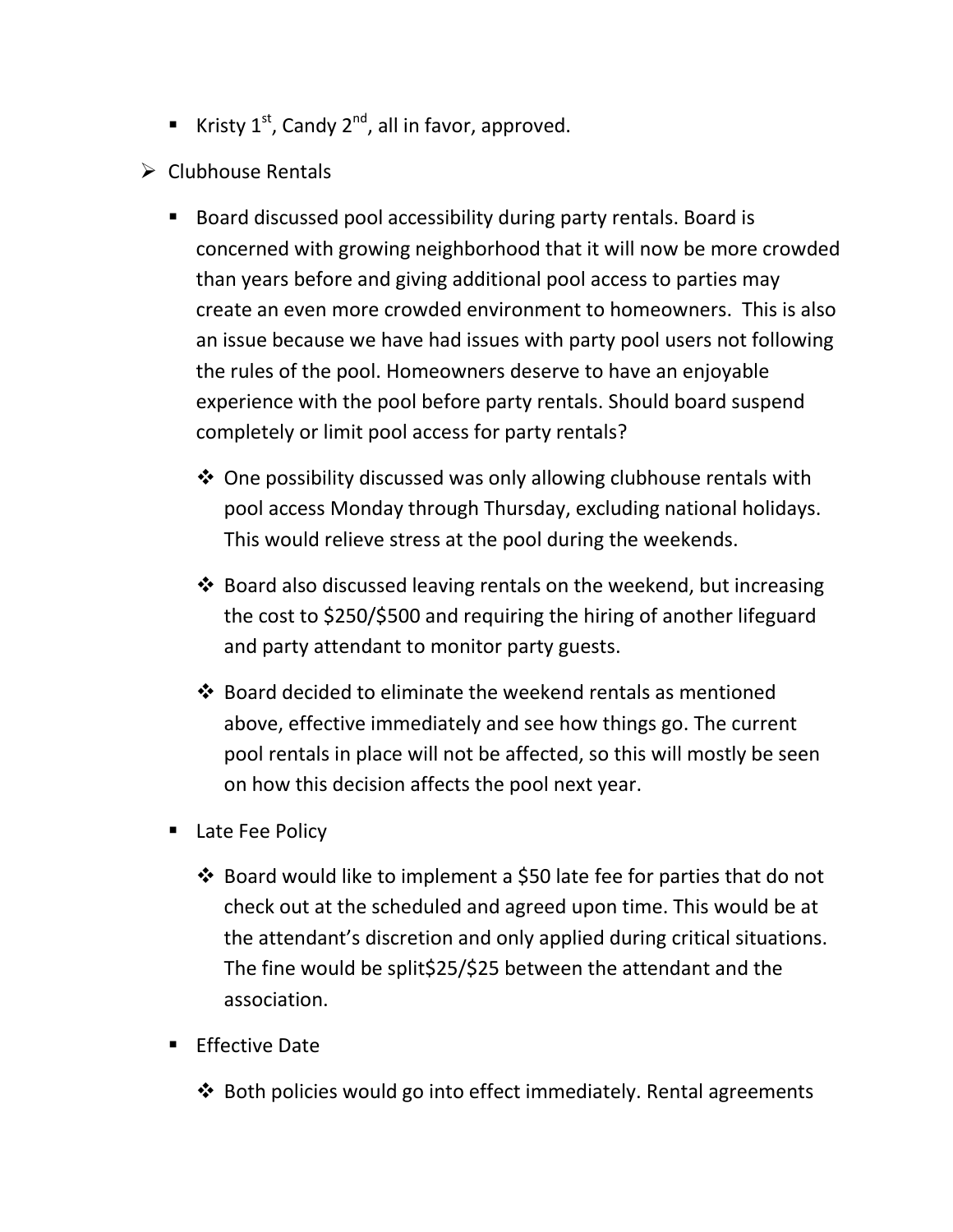made prior to this would still be honored with most of 2019 weekend booked already, there should be no major changes until 2020.

**Joe 1st, Candy 2<sup>nd</sup>, all in favor, approved.** 

 $\triangleright$  Pool

- Board discussed possible pool rule changes, including:
	- $\div$  #5 Three warnings removed and updated with "pool staff is given full authority to enforce all swimming pool rules as needed to maintain safety" and "Violations of any rule may result in a warning or in a suspension of privileges."
		- ♦ BOD will issue suspensions on a case by case basis. Pool staff will provide full report of violations and warnings issued to violators to the BOD.
	- $\div$  #13 Single person floats will be allowed. However, pool staff may limit use due to pool conditions or prohibit use in the interest of safety.
	- $\div$  #16 Vaping and e-cigarettes added to ban.
	- $\cdot$  #21 Temperature closure lowered to 68 degrees to match current pool contract policy.
- **Applications** 
	- $\triangle$  Board agrees to continue current fob application process.
- Kristy  $1^{st}$ , Joe  $2^{nd}$ , all in favor, approved.
- $\triangleright$  Crime Free Leasing
	- Board discussed Crime Free Leasing for the neighborhood. This will begin May  $1<sup>st</sup>$ , 2019. Homeowners with current tenants will be required to return the Resident Information Form to LWP. Current leases are exempt through the term of the lease or one year from this policy date.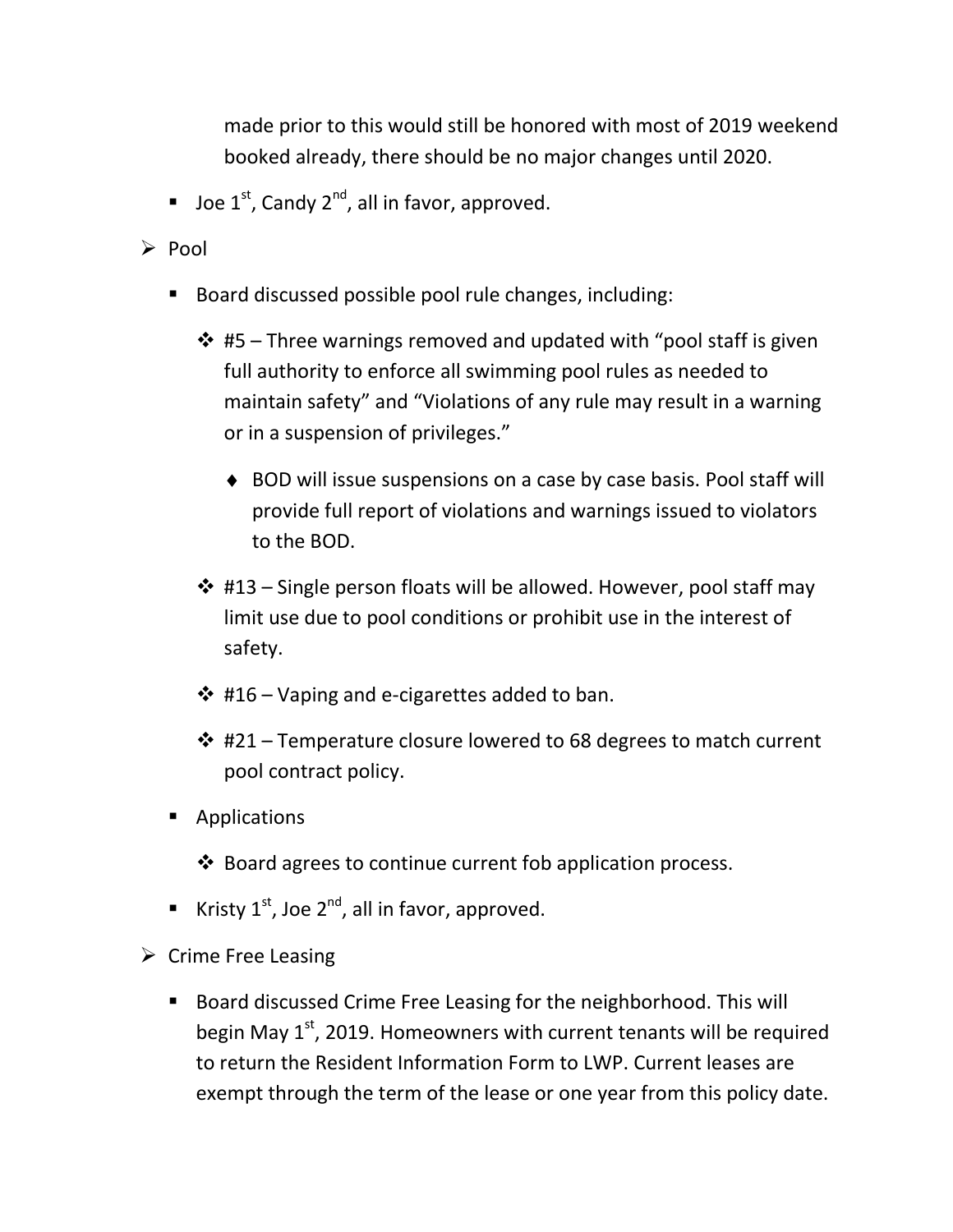As leases expire or renew, they will be subjected to Crime Free Leasing otherwise beginning on May  $1<sup>st</sup>$ , 2020.

- ❖ Homeowners will be required to submit the following no less than 10 days PRIOR to occupancy:
	- ♦ Signed/initialed crime free addendum (to show they are aware of it)
	- ♦ Lease application
	- ♦ Criminal background check
- $\cdot$  Homeowners will be required to submit the following no later than 10 days AFTER occupancy:
	- ♦ Resident Information Form
	- ♦ Lease contract
	- ♦ Signed crime free addendum (for agreement)
- $\cdot$  The board is trying to do what they can to keep the neighborhood safe.
- $\triangleq$  Kristy 1<sup>st</sup>, Candy 2<sup>nd</sup>, all in favor, approved.
- $\triangleright$  Architectural Applications
	- **Architectural Review Committee (RC)** 
		- Board elects Joe Hernandez and John Luczynski to help with architectural approval requests.
	- **Fence Architectural Approval Procedure** 
		- ❖ Board discussed adding building fences to the required architectural RC approval list. This would include adding LWP to the City of Joliet's list of required HOA approval before giving a permit.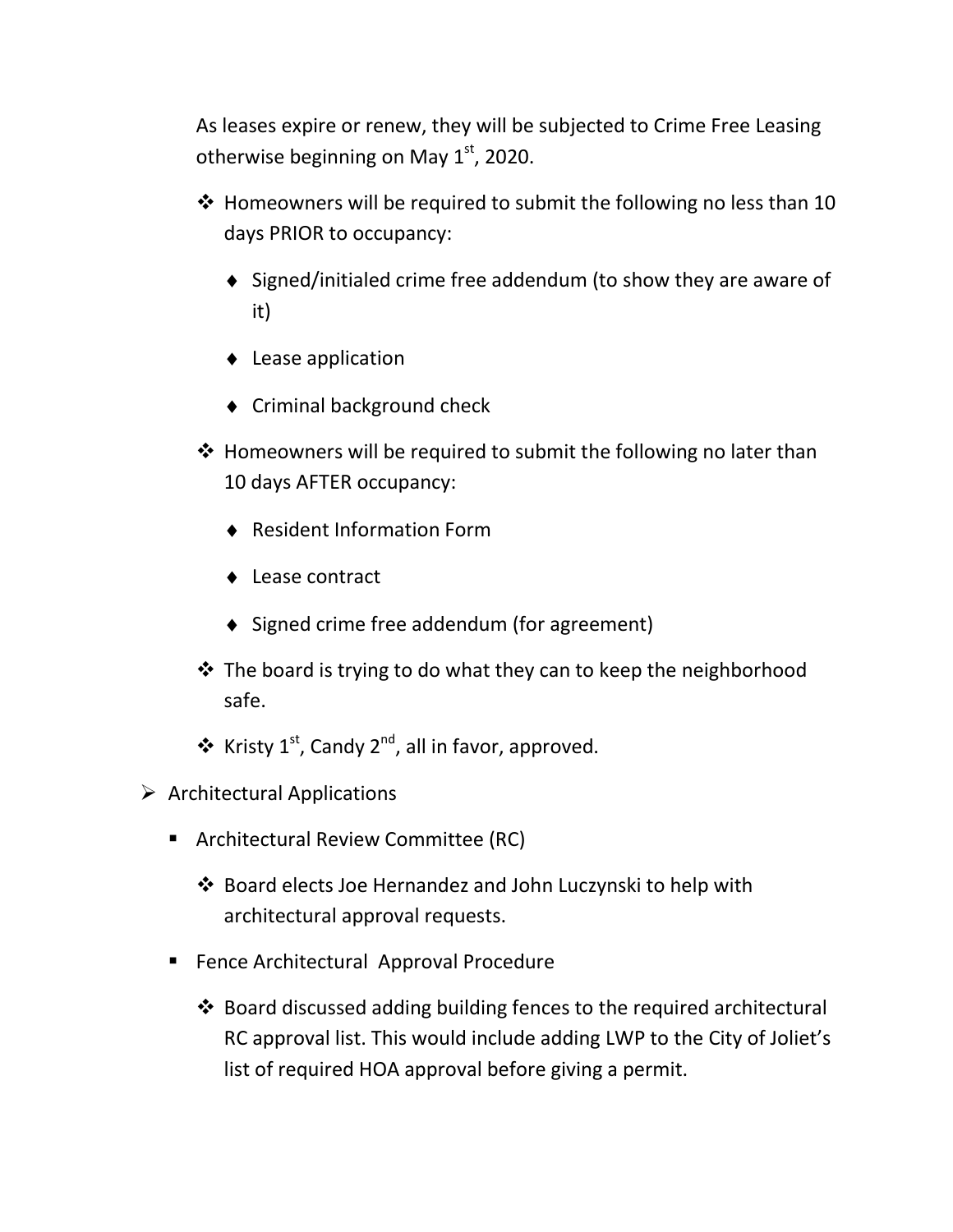- Board discussed if this process will delay the fence building process and could frustrate homeowners. Board discussed if it should be left as current process of homeowners can put up fences on their own as long as it follows LWP rules and have the option to submit to RC as assistance. Homeowners on floor said they would be okay with adding the fences to the required RC list and RC thinks they can approve in a timely manner, so board agreed to add to the list.
- Board created policy for fence violations:
	- ♦ Installed incorrectly without approval: fence installed incorrectly without prior approval/permit. (This would also be a city of Joliet viotion.)
		- $\geq 7$  days to comply or \$250.00 fine.
			- Above means 7 days to submit Architectural application to RC.
			- S500.00 fine every 7 days thereafter.
		- $\triangleright$  Installed incorrectly with approval: Homeowner installed fence to specifications not disclosed in Architectural application.
			- 30 days to comply or \$500.00 fine.
	- $\triangleq$  Joe 1st, Candy 2<sup>nd</sup>, all in favor, approved.
- Board reviewed basketball hoop architectural application and approved it.
	- $\blacklozenge$  Joe 1<sup>st</sup>, Kristy 2<sup>nd</sup>, all in favor, approved.
- Board reviewed deck architectural application and approved it.
	- $\triangleq$  Joe 1<sup>st</sup>, Candy 2<sup>nd</sup>, all in favor, approved.

<sup>❖</sup> Adjourn – 7:24 pm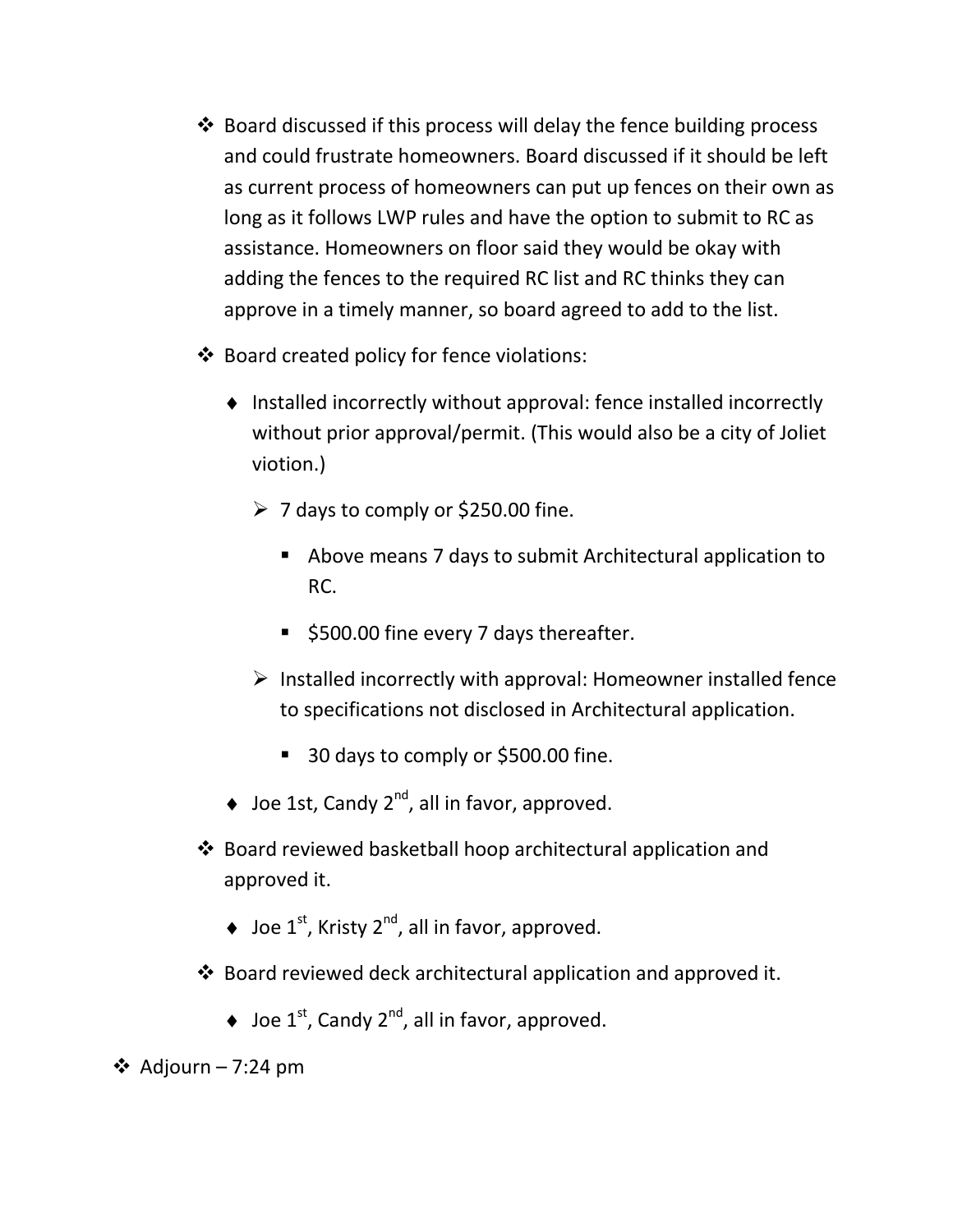## Open Forum

- $\triangleright$  Homeowner asked if she could ask for further break down of budget. Holly said to email her and she will be able to help with that information.
- $\triangleright$  Homeowners asked if Board can suspend current corner lot fence violations incase rule gets changed. Board explained there is no process in place to change the rule as of now and Board will be enforcing rules as they are now.
- Homeowner asked about amending fence heights to allow 6' fences. Board explained survey did not show enough interest for the board to invest in that process at this time, but they can have petition signed and bring to board to show there would be enough support for the board to invest to attempt to amend.

### LAKEWOOD PRAIRIE HOMEOWNERS ASSOCIATION

### BOARD OF DIRECTORS MEETING

November 7th, 2018

- Call to order
	- $\geqslant 6:53$  pm
- **❖** Attendance
	- $\triangleright$  Board Members
		- Dave Roemer, Kristy Bonomo, Elizabeth Grady, Candy Rose, John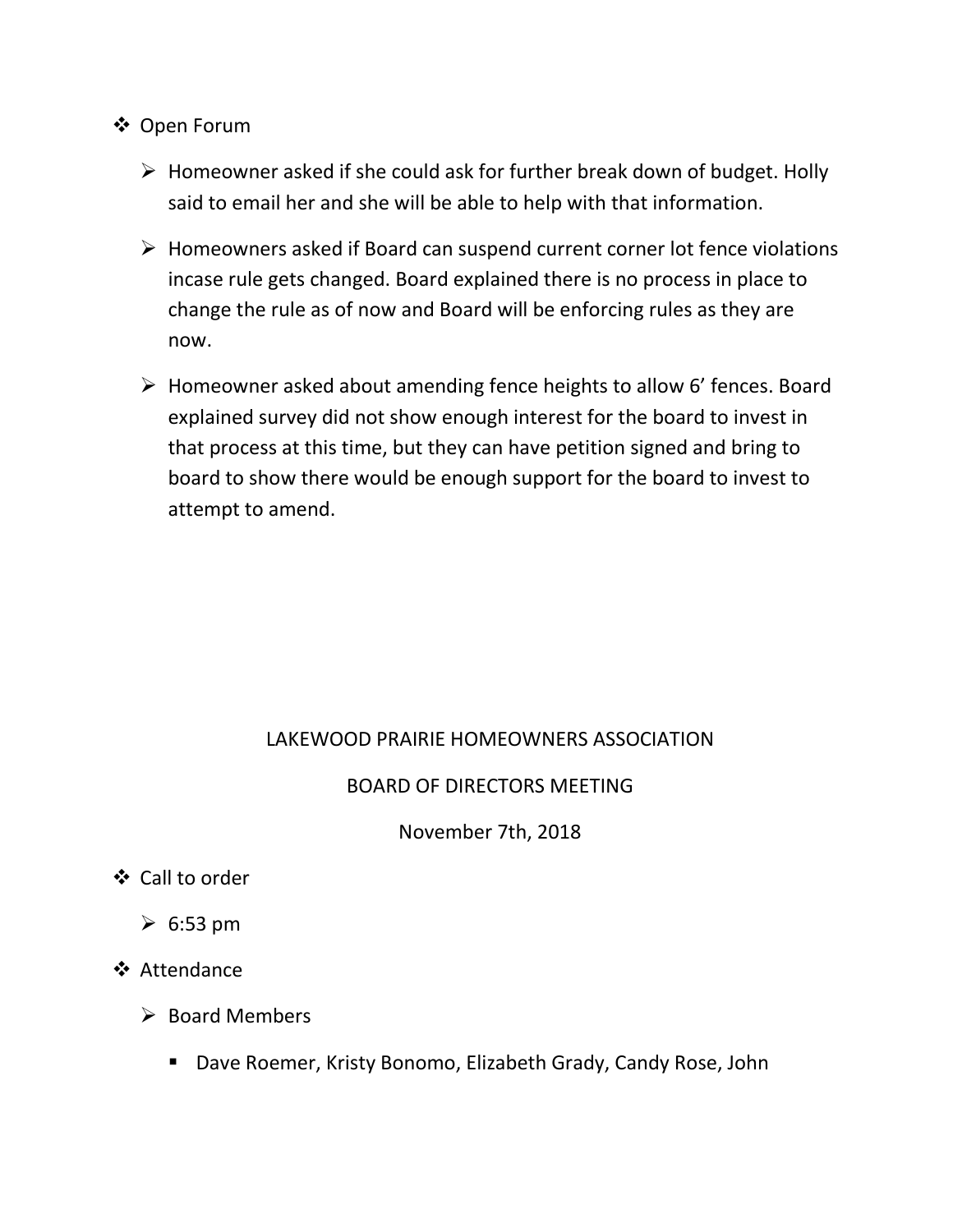Luczynksi.

- $\triangleright$  Holly Foster Premier
- $\triangleq$  Approval of minutes from August 8<sup>th</sup>, 2018
	- $\triangleright$  Kristy 1st, Candy 2nd, all in favor, approved.
- ❖ Approval of 2019 Budges
	- $\triangleright$  Miscellaneous questions from the floor regarding why line items went down. Question asked if possible reduction of dues in the future and Board explained it's always possible. Board explained how they used the Reserve Study to help determine possible costs in the future and to align reserves properly.
	- $\triangleright$  John 1<sup>st</sup>, Candy 2nd, all in favor, approved.
- Approval of Financial Compilation Bid
	- $\triangleright$  As per new Illinois state laws a Financial Compilation Bid is required each year. This is like a mini audit. The Board would still like to proceed with a regular audit every 5 or so years as originally planned. An audit is done by an outside company and can cost double the Financial Compilation Bid cost. Board agreed to Cantey Associates Accounting Firm.
	- $\triangleright$  John 1<sup>st</sup>, Kristy 2<sup>nd</sup>, all in favor, approved
- Approval of Pool Resurface Bid
	- $\triangleright$  After reviewing Danna Pools, Platinum Pools, and Mid-America bid, Board approved Danna pools. Board was concerned that other companies did not actually view our pool to create bid, while Danna Pools came out to look at it.
	- $\triangleright$  John 1<sup>st</sup>, Liz 2<sup>nd</sup>, all in favor, approved
- Fence Survey Results and Decision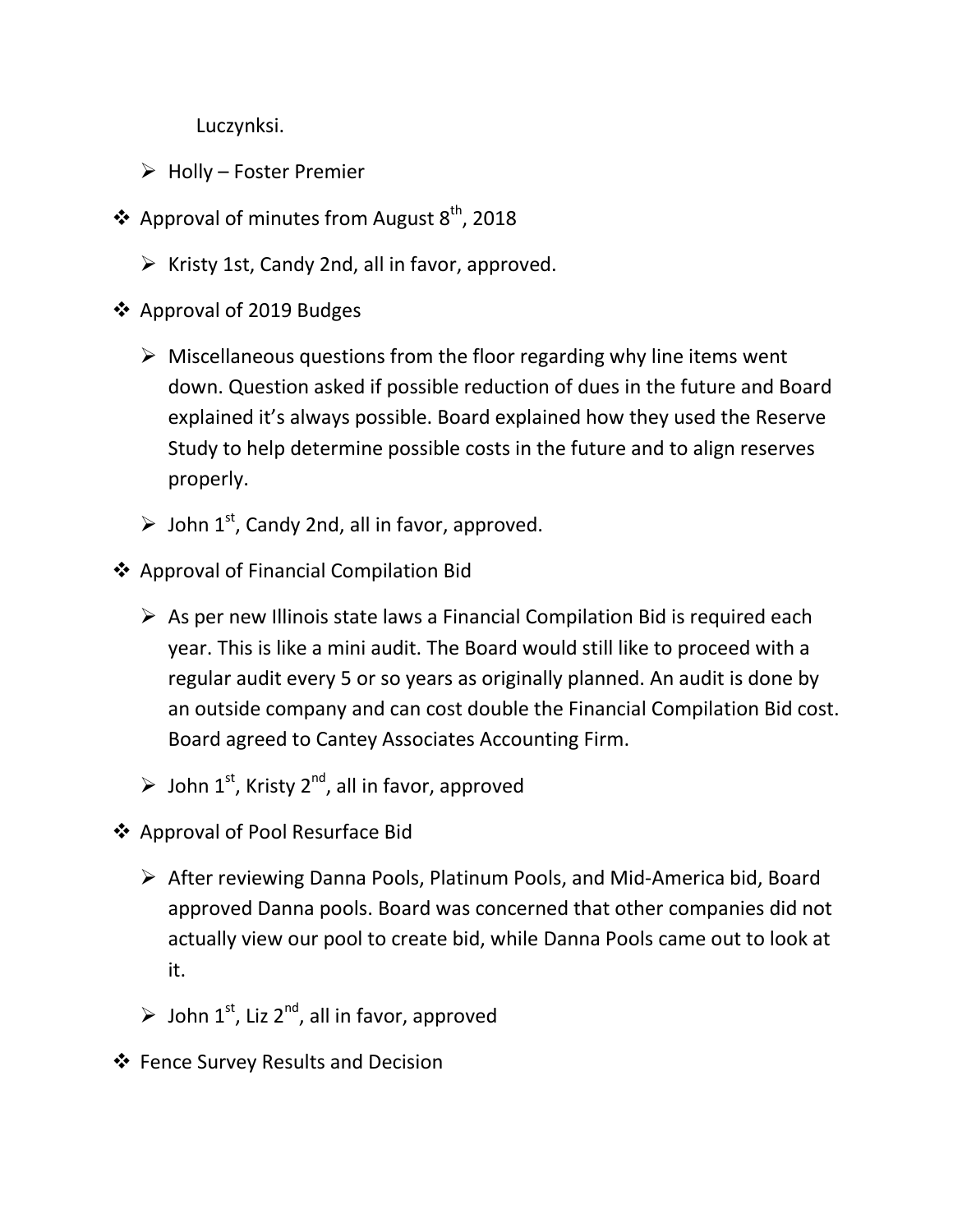- $\triangleright$  After several special meetings with fence homeowners and review of results from a special survey sent to the fence homeowners, Board discussed possible solutions again. Board did not receive a super majority results from survey. In the end, with support from fence homeowners on the floor, Board agree to remove fence by May  $20<sup>th</sup>$ , but give homeowners their section of the fence, if wanted. If desired, they can install fence pieces onto their own property in accordance with rules. Witness markers will be installed by April  $1<sup>st</sup>$  to help identify the locations of the iron pipes, which are used to mark the lot corners or changes in directions along the property lines. Board agrees to not invest in putting fence back up should it fall during the winter. If at that time, the homeowner would like to take possession of fallen fence pieces they may do so.
- ❖ Adopt Ombudsperson Act Resolution
	- $\triangleright$  In another rule passed by the state of Illinois, a policy for resolving complaints made by unit owners is required. Board reviewed and agreed to policy set forth.
		- **John 1st, Liz 2<sup>nd</sup>, all in favor, approved**
- Pool Watch Bid
	- $\triangleright$  Pool watch gave a bid to help HOA save money by agreeing to a three year bid. Board reviewed and accepted bid, however with the change of termination warning extended to 30 days.
	- $\triangleright$  Johns 1<sup>st</sup>, Dave 2<sup>nd</sup>, all in favor, approved.
- **❖** Adjourn
	- $\blacksquare$  7:44 pm
- ❖ Homeowner Open Forum
	- $\triangleright$  John put up a silt fence around the dirt hills, but kids have torn one down and homeowners asked if John would put one up again. John said not right now, but would like to revisit in the spring.
	- $\triangleright$  Please stop dumping, playing in, and using empty lots.